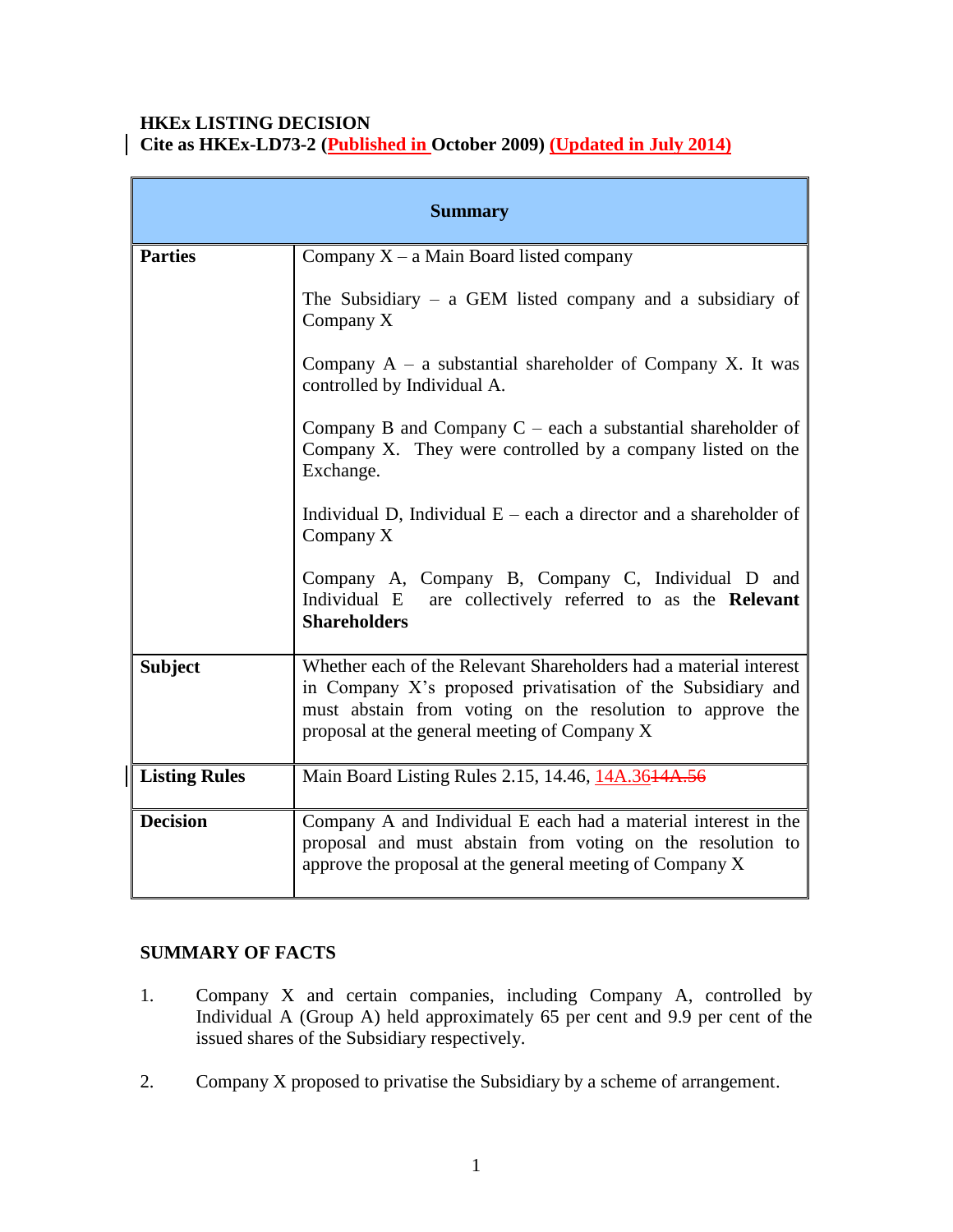- Under the scheme, all shares in the Subsidiary excluding those held by Company X and Group A (Scheme Shares) would be cancelled in exchange for cash consideration.
- Company X would also make an offer to the holders of the outstanding options granted by the Subsidiary according to the Takeovers Code.
- 3. Upon the scheme becoming effective, all Scheme Shares would be cancelled and any outstanding options not exercised on or before the record date would lapse.
- 4. The proposal was subject to approval of the independent shareholders of the Subsidiary (ie shareholders other than Company X and parties acting in concert with it) under the Takeovers Code. The Relevant Shareholders were parties acting in concert with Company X in relation to the proposal.
- 5. Upon completion, Company X's shareholding in the Subsidiary would increase to about 90 per cent. The proposal constituted a major transaction for Company X and was subject to shareholder approval at a general meeting of Company X.
- 6. As some holders of the Scheme Shares or outstanding options were connected persons of Company X, the transactions with them under the proposal constituted connected transactions for Company X.
- 7. Company X would convene a general meeting to seek shareholders' approval of the proposal, which included the transactions with connected persons of Company X. There was a question whether each of the Relevant Shareholders had a material interest in the proposal and was required to abstain from voting on the resolution to approve the proposal at the general meeting of Company X.

### Company A, Company B and Company  $C$  – substantial shareholders of Company X

- 8. Company A was wholly owned by Individual A. Group A (which included Company A) held approximately 9.9 per cent of the issued share capital of the Subsidiary (other than those indirect interests in the subsidiary held through Company X). The shares in the Subsidiary held by Group A would not form part of the Scheme Shares and would not be cancelled upon the scheme becoming effective.
- 9. Company B and Company C were ultimately controlled by a company whose shares were also listed on the Exchange. They together held approximately 0.3 per cent of the issued share capital of the Subsidiary (other than those indirect interests in the Subsidiary held through Company X).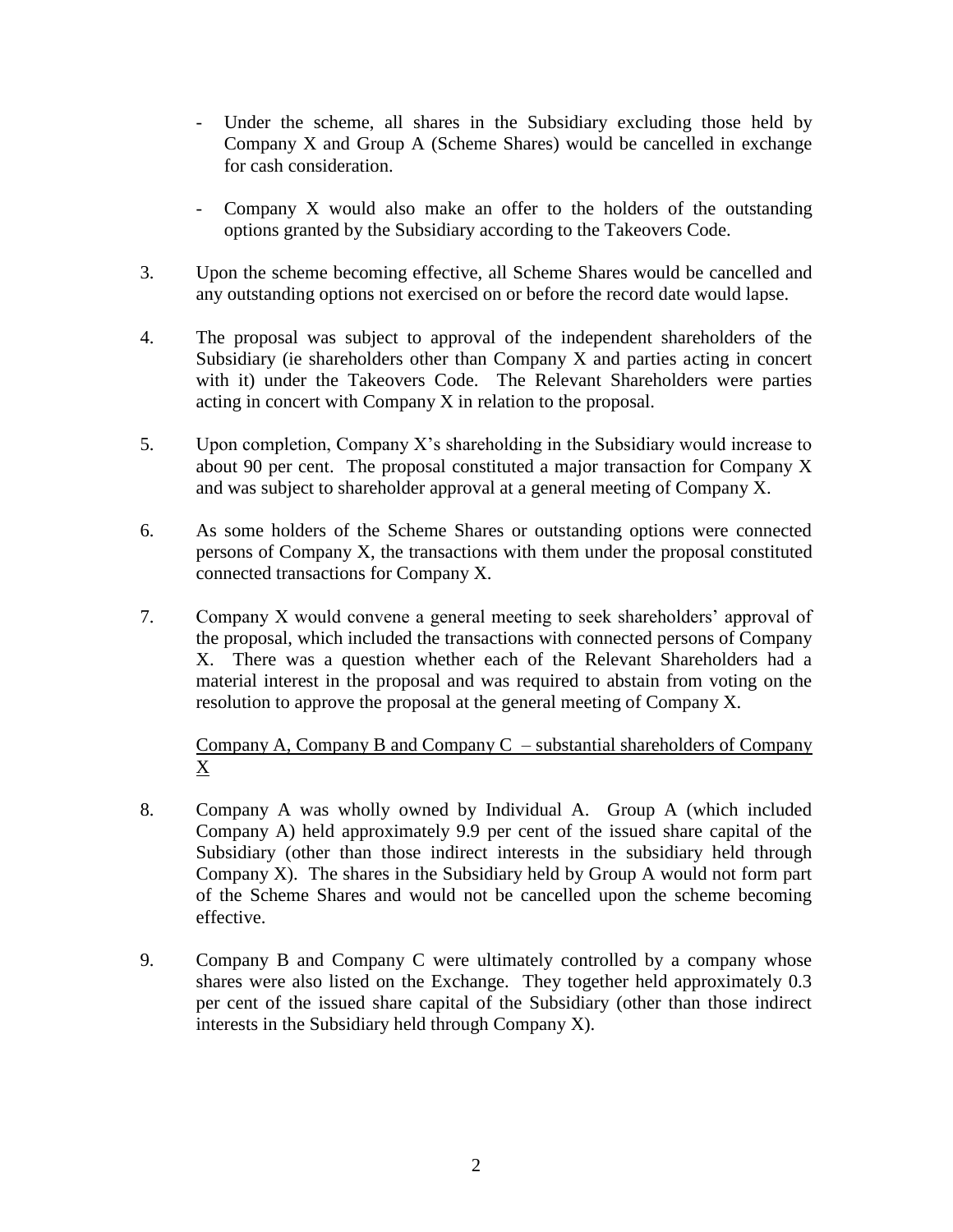10. The simplified shareholding structure showing the interest of Group A, Company B and Company C in Company X and the Subsidiary before the proposed privatisation is set out below:



Individual D and Individual  $E$  – shareholders of Company X

- 11. Individual D and Individual E were each a director of Company X and the Subsidiary. Individual E was also the chief executive officer of the Subsidiary.
- 12. Individual D held some shares in the Subsidiary which represented less than 0.0001 per cent of the Subsidiary's issued share capital.
- 13. Individual E did not hold any shares in the Subsidiary but held a number of outstanding options. The shares to be issued upon exercise of the vested outstanding options represented approximately 2 per cent of the Subsidiary's issued share capital.

### **ISSUE**

14. Whether each of the Relevant Shareholders had a material interest in the proposal and was required to abstain from voting on the resolution approving it under Rules 2.15 and 14.46.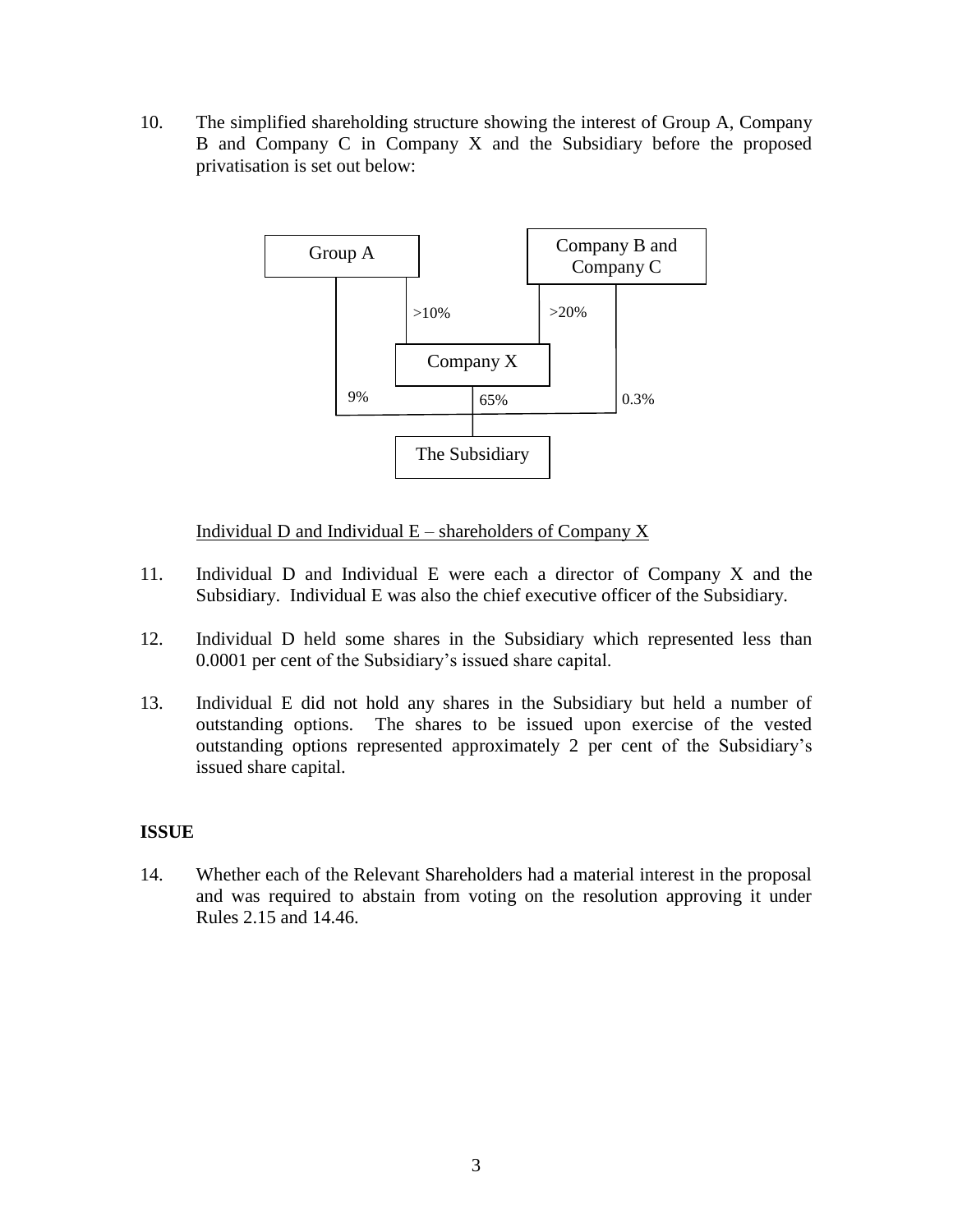#### **APPLICABLE LISTING RULES OR PRINCIPLES**

15. Rule 2.15 provides that:

Where a transaction or arrangement of an issuer is subject to shareholders' approval under the provisions of the Exchange Listing Rules, any shareholder that has a material interest in the transaction or arrangement shall abstain from voting on the resolution(s) approving the transaction or arrangement at the general meeting.

- *Note: For the avoidance of doubt, any provision in the Exchange Listing Rules requiring any other person to abstain from voting on a transaction or arrangement of an issuer which is subject to shareholders' approval shall be construed as being in addition to the requirement set out in rule 2.15.*
- 16. Rule 2.16 provides that:

For the purpose of determining whether a shareholder has a material interest, relevant factors include:

- (1) whether the shareholder is a party to the transaction or arrangement or an close associate (as defined in rule 1.01) of such a party; and
- (2) whether the transaction or arrangement confers upon the shareholder or his close associate a benefit (whether economic or otherwise) not available to the other shareholders of the issuer.

There is no benchmark for materiality of an interest nor may it necessarily be defined in monetary or financial terms. The materiality of an interest is to be determined on a case by case basis, having regard to all the particular circumstances of the transaction concerned.

17. Rule 14.40 provides that:

In the case of a major transaction, the listed issuer must comply with the requirements for all transactions and for discloseable transactions set out in rules 14.34 to 14.39. In addition, a major transaction must be made conditional on approval by shareholders.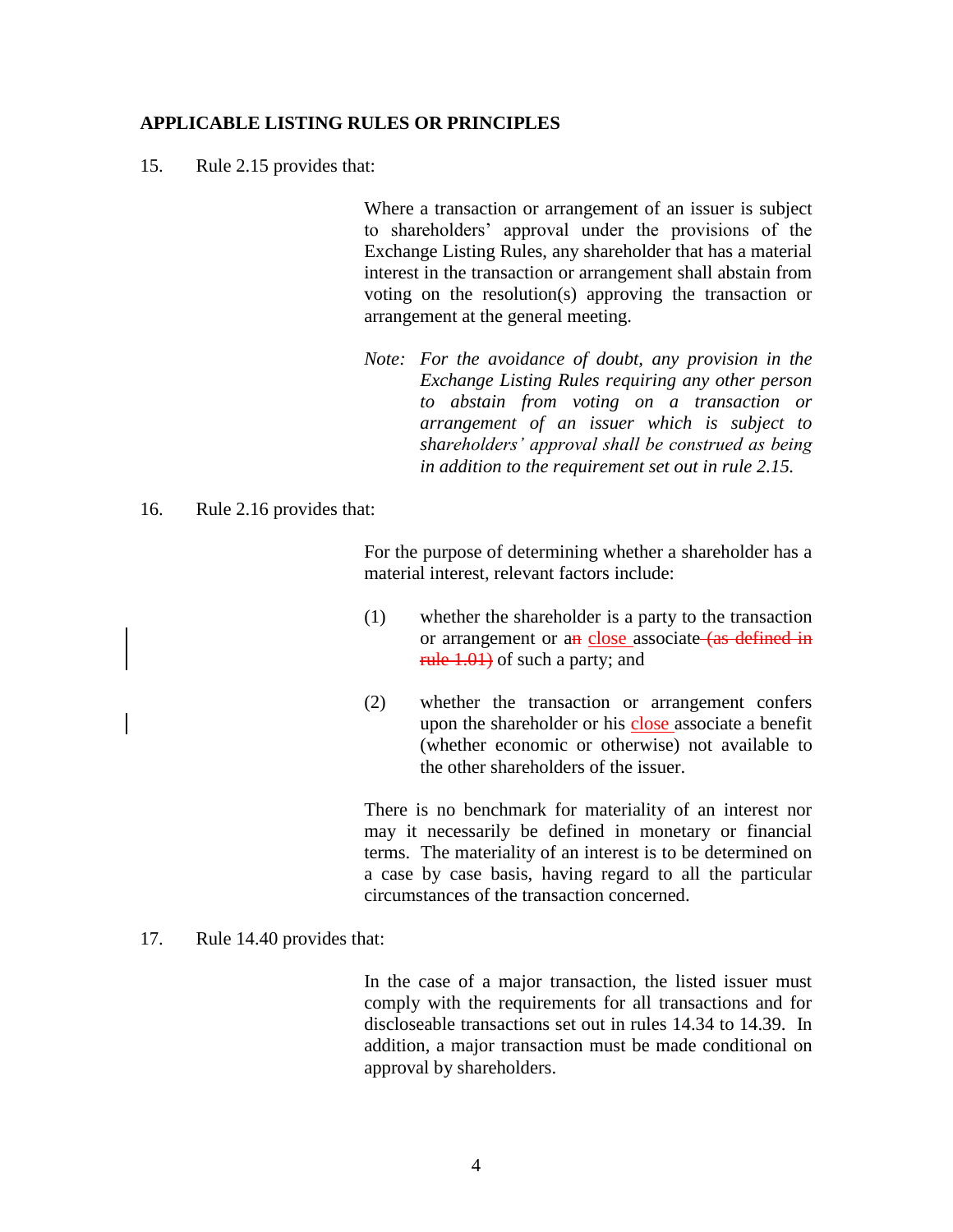#### 18. Rule 14.46 provides that:

The Exchange will require any shareholder and his associates to abstain from voting at the relevant general meeting on the relevant resolution(s) if such shareholder has a material interest in the transaction. ...

#### 19. Rule 14A.3614A.54 provides that:

The Exchange will require any connected person with a material interest in a proposed transaction, and any shareholder with a material interest in such transaction and its associate(s), to abstain from voting at the relevant general meeting on the relevant resolution(s). The connected transaction must be conditional on shareholders' approval at a general meeting held by the listed issuer. Any shareholder who has a material interest in the transaction must abstain from voting on the resolution.

### **ANALYSIS**

- 20. Rule 2.16 provides a non-exhaustive list of factors to determine whether a shareholder has a material interest for the purposes of the Listing Rules. The Rule also states that there is no benchmark for materiality of an interest nor may it necessarily be defined in monetary or financial terms.
- 21. When determining the materiality of an interest, the Exchange will need to consider all the circumstances of the proposed transaction.

#### Company A

- 22. Company X submitted that Company A as a substantial shareholder of Company X did not have a material interest in the proposal as the 9 per cent shareholding in the Subsidiary directly held by Group A would not form part of the Scheme Shares and Group A would not be entitled to any payment of the cash consideration.
- 23. The Exchange did not agree. As set out in Rule 2.16, a material interest may not necessarily be defined in monetary or financial terms.
- 24. Under the proposal, there was a specific arrangement between Company X and Group A that the shares in the Subsidiary held by Group A would be excluded from the scheme and would not be cancelled upon the scheme becoming effective. The Exchange considered that Group A, as a party to this arrangement, had a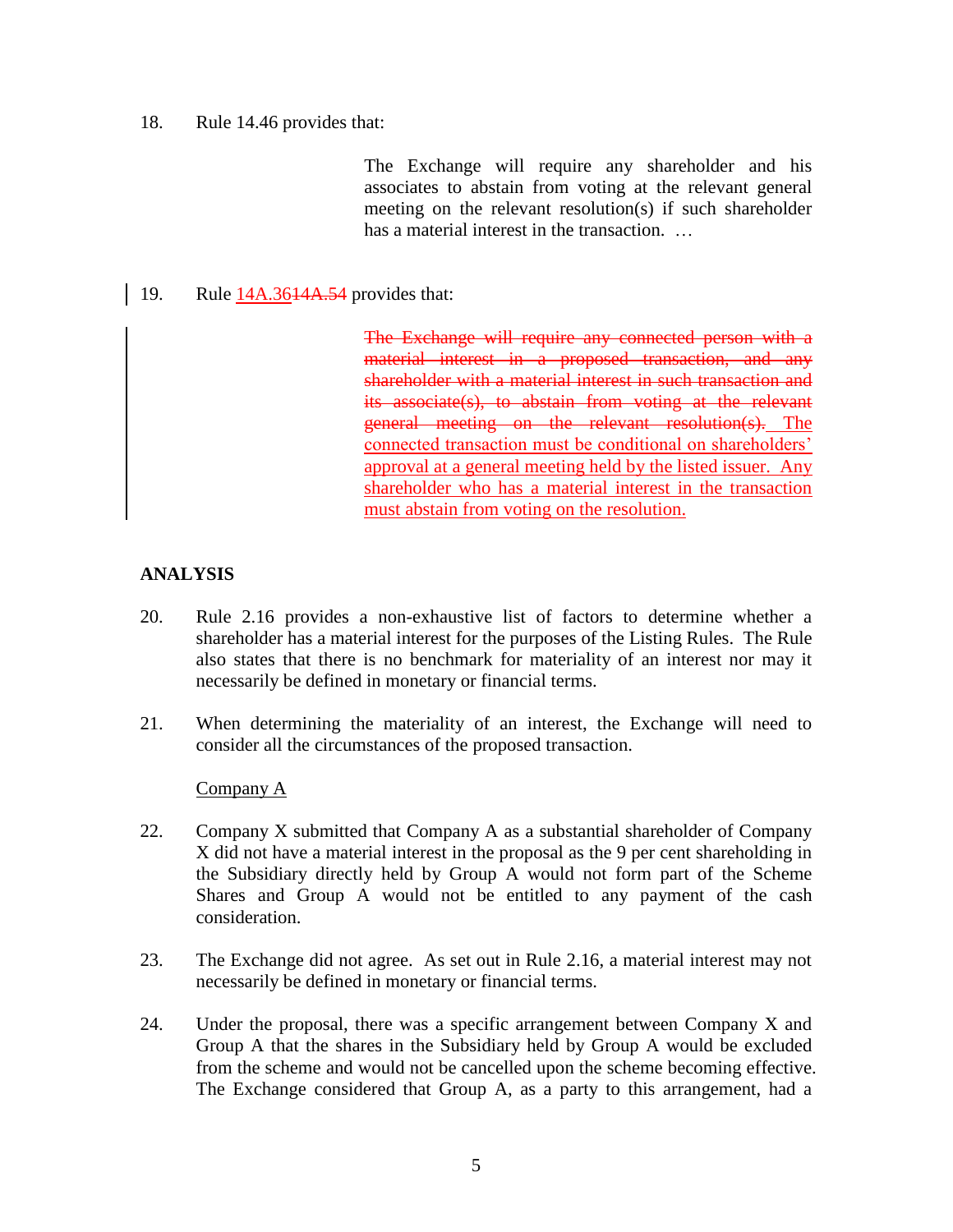material interest in the proposal. Accordingly, Company A must abstain from voting at the general meeting of Company X.

### Company B and Company C

- 25. Company B and Company C each held a substantial shareholding in Company X, which owned a 65 per cent interest in the Subsidiary. Although these companies were holders of the Scheme Shares, their direct interest in the Subsidiary (in aggregate about 0.3 per cent) was immaterial compared to that held through Company X. The Exchange accepted that as substantial shareholders of Company X, the interest of Company B and Company C in the proposal was in alignment with the interest of other shareholders of Company X. Therefore, Company B and Company C would not be regarded as having a material interest in the proposal.
- 26. The Exchange also noted that the connected transactions with Company B and Company C would be exempt from the independent shareholders' approval requirement under the de minimis provisions in Chapter 14A of the Listing Rules.
- 27. Company B and Company C would not be required to abstain from voting at the relevant general meeting of Company X.

### Individual D

28. The Exchange agreed that Individual D did not have a material interest in the proposal because the amount of Scheme Shares he held was insignificant. He had also undertaken to donate his Scheme Shares to a charitable body and there was not any transaction between Company X and him under the proposal. Accordingly, he would not be required to abstain from voting at the relevant general meeting of Company X.

## Individual E

- 29. The proposal involved privatising the Subsidiary. Individual E was then the chief executive officer of the Subsidiary and held a number of outstanding options. His interest in the proposal was different from the other shareholders of Company X and was regarded as material in light of the circumstances.
- 30. Under the proposal, the transaction between Company X and Individual E constituted a connected transaction that required independent shareholders' approval under Chapter 14A of the Listing Rules. Therefore, when Company X put forward a resolution to seek shareholders' approval of the proposal which included the transaction with Individual E, Individual E must abstain from voting.